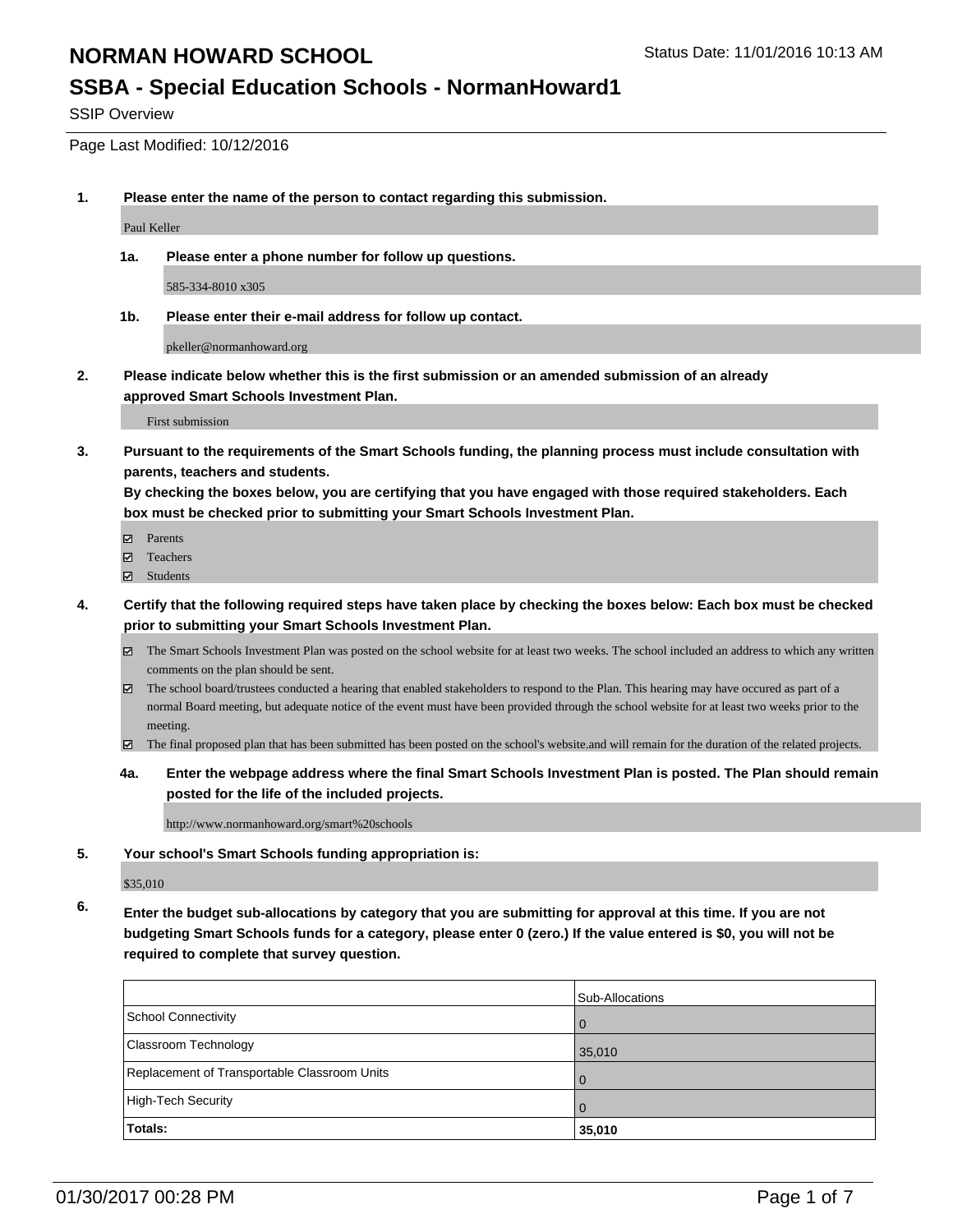# **NORMAN HOWARD SCHOOL** STATUS STATUS Status Date: 11/01/2016 10:13 AM

## **SSBA - Special Education Schools - NormanHoward1**

School Connectivity

Page Last Modified: 10/12/2016

**1. Describe how you intend to use Smart Schools funds for high-speed broadband and/or wireless connectivity projects in school buildings.**

(No Response)

**2. Describe how the school plans to use digital connectivity and technology to improve teaching and learning.**

(No Response)

**3. Does your School Connectivity project require new construction or substantially altered space and result in capitalized cost in excess of \$100,000?**

(No Response)

**4. If you are submitting an allocation for School Connectivity complete this table. Note that the calculated Total at the bottom of the table must equal the Total allocation for this category that you entered in the SSIP Overview overall budget.** 

|                                            | Sub-Allocation |
|--------------------------------------------|----------------|
| Network/Access Costs                       | (No Response)  |
| <b>Outside Plant Costs</b>                 | (No Response)  |
| School Internal Connections and Components | (No Response)  |
| Professional Services                      | (No Response)  |
| Testing                                    | (No Response)  |
| <b>Other Upfront Costs</b>                 | (No Response)  |
| <b>Other Costs</b>                         | (No Response)  |
| Totals:                                    | o              |

**5. Please detail the type, quantity, per unit cost and total cost of the eligible items under each sub-category. This is especially important for any expenditures listed under the "Other" category. All expenditures must be eligible for tax-exempt financing to be reimbursed with Smart Schools funds. Sufficient detail must be provided so that we can verify this is the case. If you have any questions, please contact us directly through smartschools@nysed.gov. Add rows under each sub-category for additional items, as needed.**

| Select the allowable expenditure | Item to be purchased | Quantity      | Cost per Item | <b>Total Cost</b> |
|----------------------------------|----------------------|---------------|---------------|-------------------|
| type.                            |                      |               |               |                   |
| Repeat to add another item under |                      |               |               |                   |
| each type.                       |                      |               |               |                   |
| (No Response)                    | (No Response)        | (No Response) | (No Response) | (No Response)     |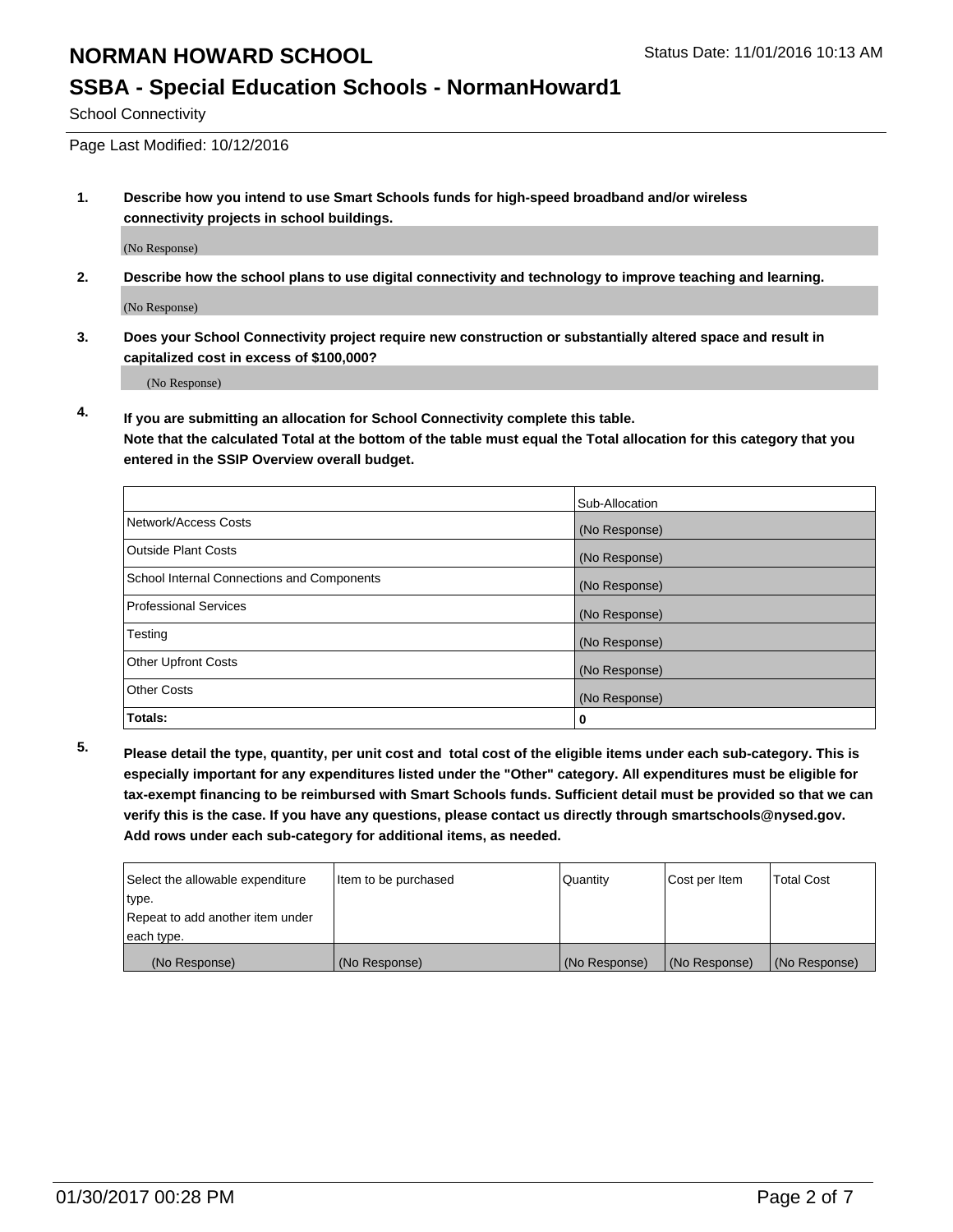## **NORMAN HOWARD SCHOOL** STATUS STATUS Status Date: 11/01/2016 10:13 AM

## **SSBA - Special Education Schools - NormanHoward1**

Classroom Learning Technology Equipment (Devices)

Page Last Modified: 10/12/2016

### **1. Describe the devices you intend to purchase and their compatibility with existing or planned platforms or systems.**

### **Plan Overview**

The Norman Howard School was allocated approximately \$35,010 as part of the Smart Schools Bond Act. The intention is to utilize these funds to further enhance teaching and learning in the classroom using technology.

### **Goal Alignment**

As a precondition to utilizing the funds the School has ensured that there is Internet bandwidth in excess of 100 Mbps per 1,000 students to sustain the increase in device count.

The School will use two Information Technology Professionals to provide on-going technical and instructional support for these devices. This will ensure that technology purchased with Smart Schools funds will be supported appropriately and always available for use.

Maintaining these devices is also a concern. Using these interactive whiteboards will incur costs such as board maintenance, licensing, and technical support. The Norman Howard School plans to use IT resources as well as device warranties to ensure the daily operation of purchases with Smart Schools Bond Act funds.

### **Purchase Plan**

The School plans to purchase interactive whiteboards. The preferred choice of interactive whiteboard is SMARTBoard, with a focus on model number SPNL-6000 series.

| Type of Device          | Cost    | Quantity     |
|-------------------------|---------|--------------|
| Interactive Whiteboards | \$5,000 | $\mathbf{7}$ |
|                         |         |              |
|                         | Total:  | \$35,000     |

### **2. Describe how the proposed technology purchases will improve teaching and learning inside or outside of the classroom.**

### **Investment For Learning**

### **Link Spending With Long Term Educational Planning**

The purchase of interactive whiteboards fits directly with the long-term educational planning investments already made at The Norman Howard School. Currently there are many interactive whiteboards in use that help children with disabilities learn more effectively. The ability to enlarge text, move items, highlight, and draw directly on a document are just a few of the benefits interactive whiteboards bring to the classroom.

### **Provide learning opportunities**

The SMART Learning Suite of software provided with this product combines lesson delivery, assessment, student collaboration, and game-based learning into one education suite. It connects students, teachers, and devices to turn lessons into enriching learning experiences.

### **Addressing Educational Needs**

Students with many types of disabilities will see benefits associated with using interactive whiteboards. Colorful text, video clips, animations, and images will allow teachers to supplement their oral instruction, making it easier for students with dyslexia to grasp key concepts. Using the "Spotlight" feature to only reveal certain, relevant areas of text can assist students with reading comprehension issues. Students with ADHD can manipulate the screen with their hands and use interactive activities to keep engaged and focused.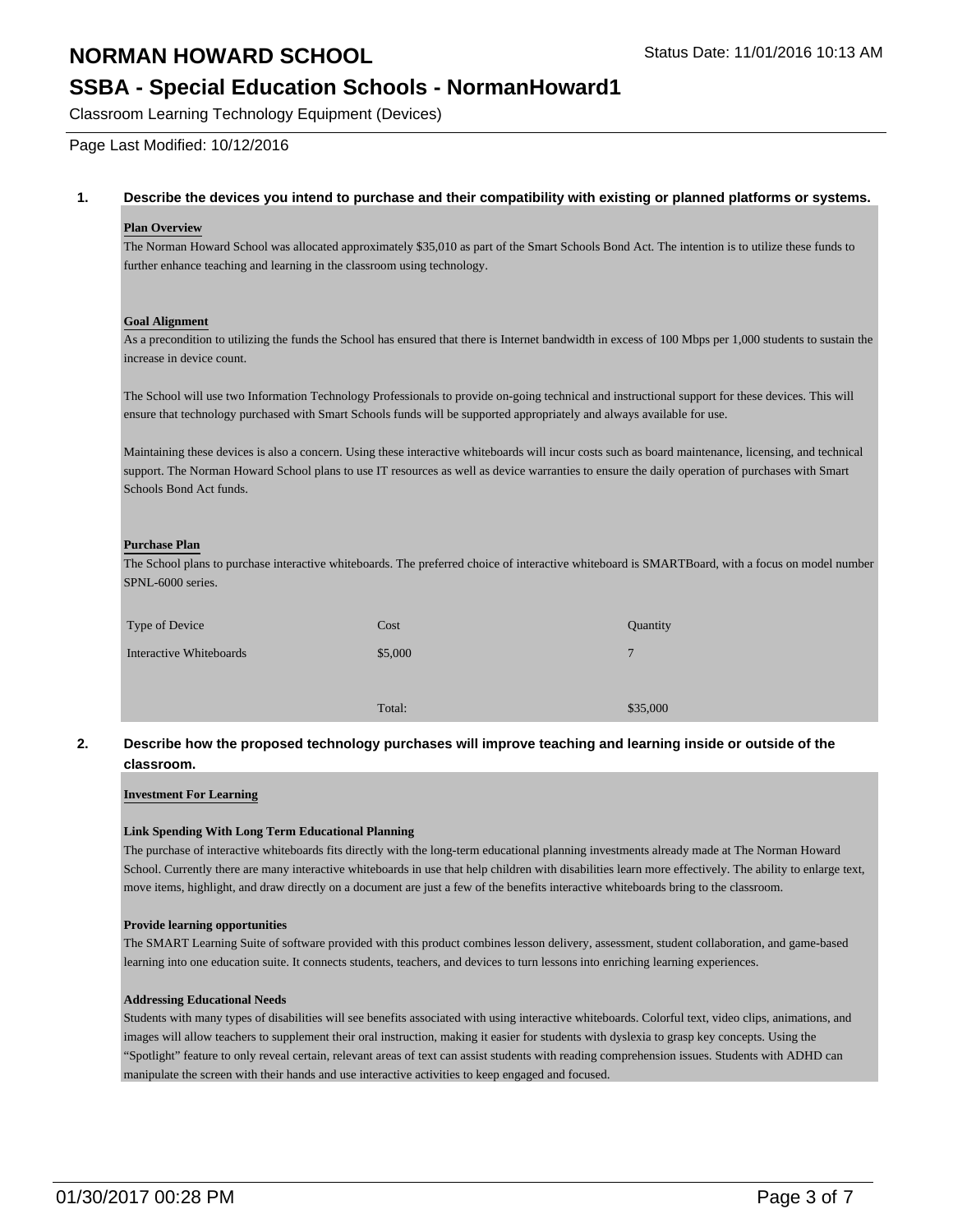## **SSBA - Special Education Schools - NormanHoward1**

Classroom Learning Technology Equipment (Devices)

Page Last Modified: 10/12/2016

**3. To ensure the sustainability of technology purchases made with Smart Schools funds, schools must have a plan to maintain and support technology purchases reimbursed with Smart Schools funds. This sustainability plan should support recurring costs of use that are ineligible for Smart Schools funding such as device maintenance, technical support, Internet and wireless fees, maintenance of hotspots, staff professional development, building maintenance and the replacement of incidental items.**

 $\boxtimes$  By checking this box, you certify that the school has a sustainability plan as described above.

**4. Schools must ensure that devices purchased with Smart Schools funds will be distributed, prepared for use, maintained and supported appropriately. Schools must maintain detailed device inventories in accordance with generally accepted accounting principles.**

By checking this box, you certify that the school has a distribution and inventory management plan and system in place.

**5. Schools must contact the SUNY/CUNY teacher preparation program that supplies the largest number of the its new teachers to request advice on innovative uses and best practices at the intersection of pedagogy and educational technology.**

By checking this box, you certify that you have contacted the SUNY/CUNY teacher preparation program that supplies the largest number of your new teachers to request advice on these issues.

**5a. Please enter the name of the SUNY or CUNY Institution that you contacted.**

SUNY Brockport

**5b. Enter the primary Institution phone number.**

(585) 395-5804

**5c. Enter the name of the contact person with whom you consulted and/or will be collaborating with on innovative uses of technology and best practices.**

Dr. Jeff Linn

**6. If you are submitting an allocation for Classroom Educational Technology, complete this table. Note that the calculated Total at the bottom of the table must equal the Total allocation for this category that you entered in the SSIP Overview overall budget.**

|                          | Sub-Allocation |
|--------------------------|----------------|
| Interactive Whiteboards  | 35,010         |
| Computer Servers         | l 0            |
| <b>Desktop Computers</b> | l 0            |
| Laptop Computers         | $\overline{0}$ |
| <b>Tablet Computers</b>  | $\Omega$       |
| <b>Other Costs</b>       | $\overline{0}$ |
| Totals:                  | 35,010         |

**7. Please detail the type, quantity, per unit cost and total cost of the eligible items under each sub-category. This is especially important for any expenditures listed under the "Other" category. All expenditures must be capital bond eligible to be reimbursed with Smart Schools funds. If you have any questions, please contact us directly through smartschools@nysed.gov.**

**Add rows under each sub-category for additional items, as needed.**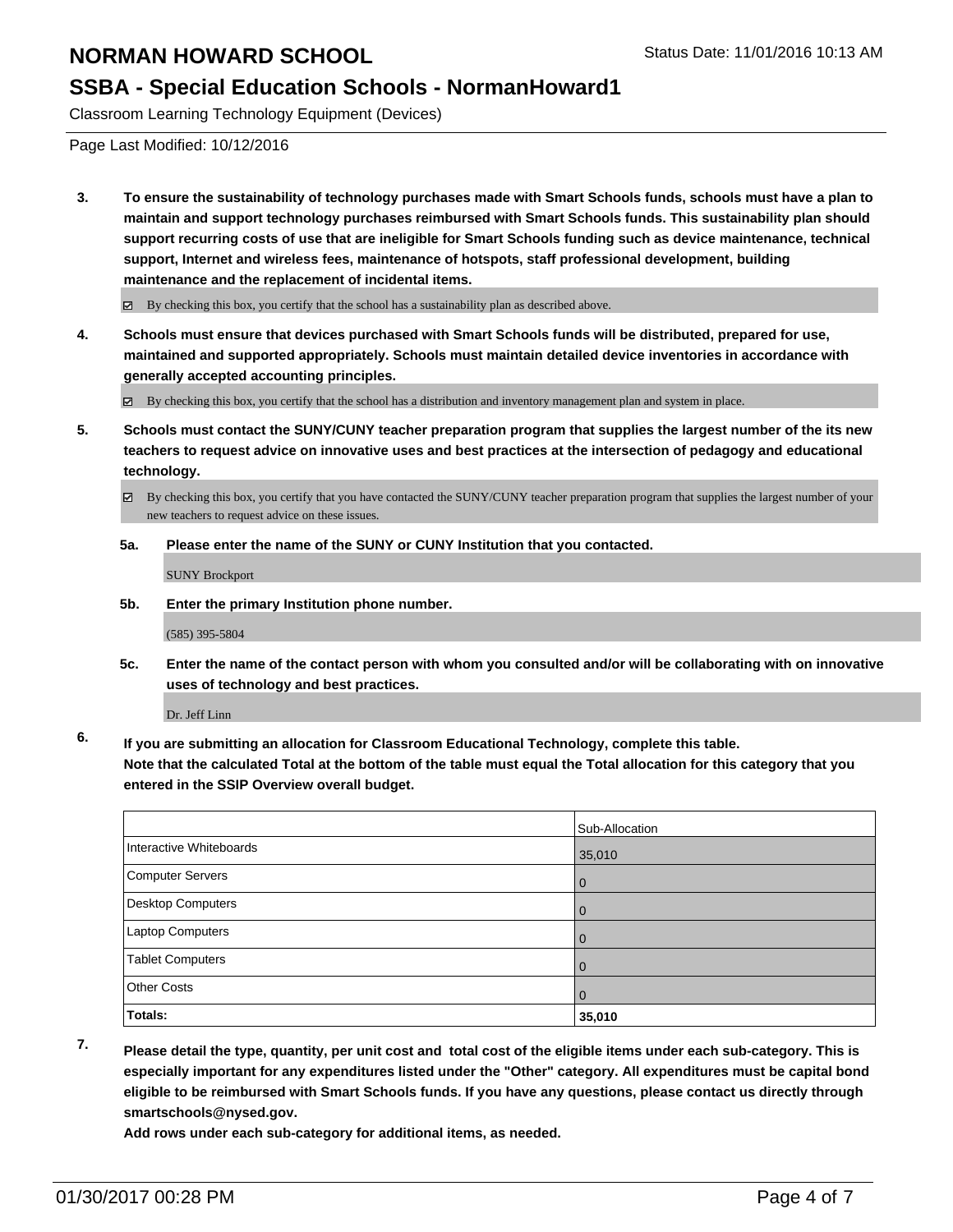# **SSBA - Special Education Schools - NormanHoward1**

Classroom Learning Technology Equipment (Devices)

Page Last Modified: 10/12/2016

| Select the allowable expenditure<br>type.<br>Repeat to add another item under<br>each type. | Item to be purchased                          | Quantity | Cost per Item | <b>Total Cost</b> |
|---------------------------------------------------------------------------------------------|-----------------------------------------------|----------|---------------|-------------------|
| Interactive Whiteboards                                                                     | <b>SMART Board model number SPNL-</b><br>6000 |          | 5,000         | 35,000            |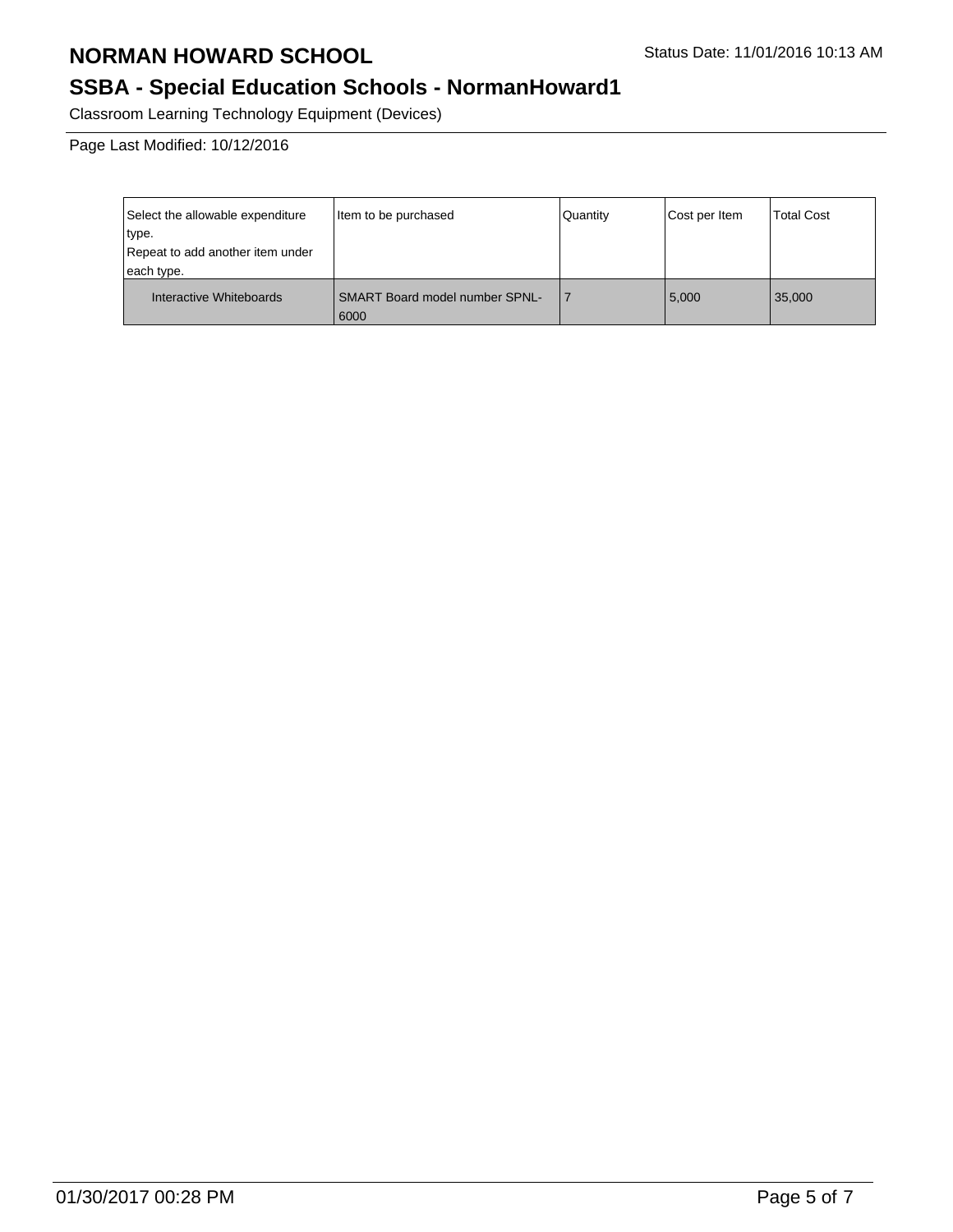## **SSBA - Special Education Schools - NormanHoward1**

Replace/Modernize Transportable Classrooms

Page Last Modified: 10/12/2016

**1. Describe the school's plan to construct, enhance or modernize education facilities to provide high-quality instructional space by replacing transportable classrooms.**

(No Response)

**2. Does your Classroom Trailer project require new construction or substantially altered space and result in capitalized cost in excess of \$100,000?**

(No Response)

**3. If you have made an allocation for Replace Transportable Classrooms, complete this table. Note that the calculated Total at the bottom of the table must equal the Total allocation for this category that you entered in the SSIP Overview overall budget.**

|                                                | Sub-Allocation |
|------------------------------------------------|----------------|
| Construct New Instructional Space              | (No Response)  |
| Enhance/Modernize Existing Instructional Space | (No Response)  |
| Other Costs                                    | (No Response)  |
| Totals:                                        |                |

**4. Please detail the type, quantity, per unit cost and total cost of the eligible items under each sub-category. This is especially important for any expenditures listed under the "Other" category. All expenditures must be capital bond eligible to be reimbursed with Smart Schools funds. If you have any questions, please contact us directly through smartschools@nysed.gov.**

**Add rows under each sub-category for additional items, as needed.**

| Select the allowable expenditure | Item to be purchased | Quantity      | Cost per Item | <b>Total Cost</b> |
|----------------------------------|----------------------|---------------|---------------|-------------------|
| ∣type.                           |                      |               |               |                   |
| Repeat to add another item under |                      |               |               |                   |
| each type.                       |                      |               |               |                   |
| (No Response)                    | (No Response)        | (No Response) | (No Response) | (No Response)     |